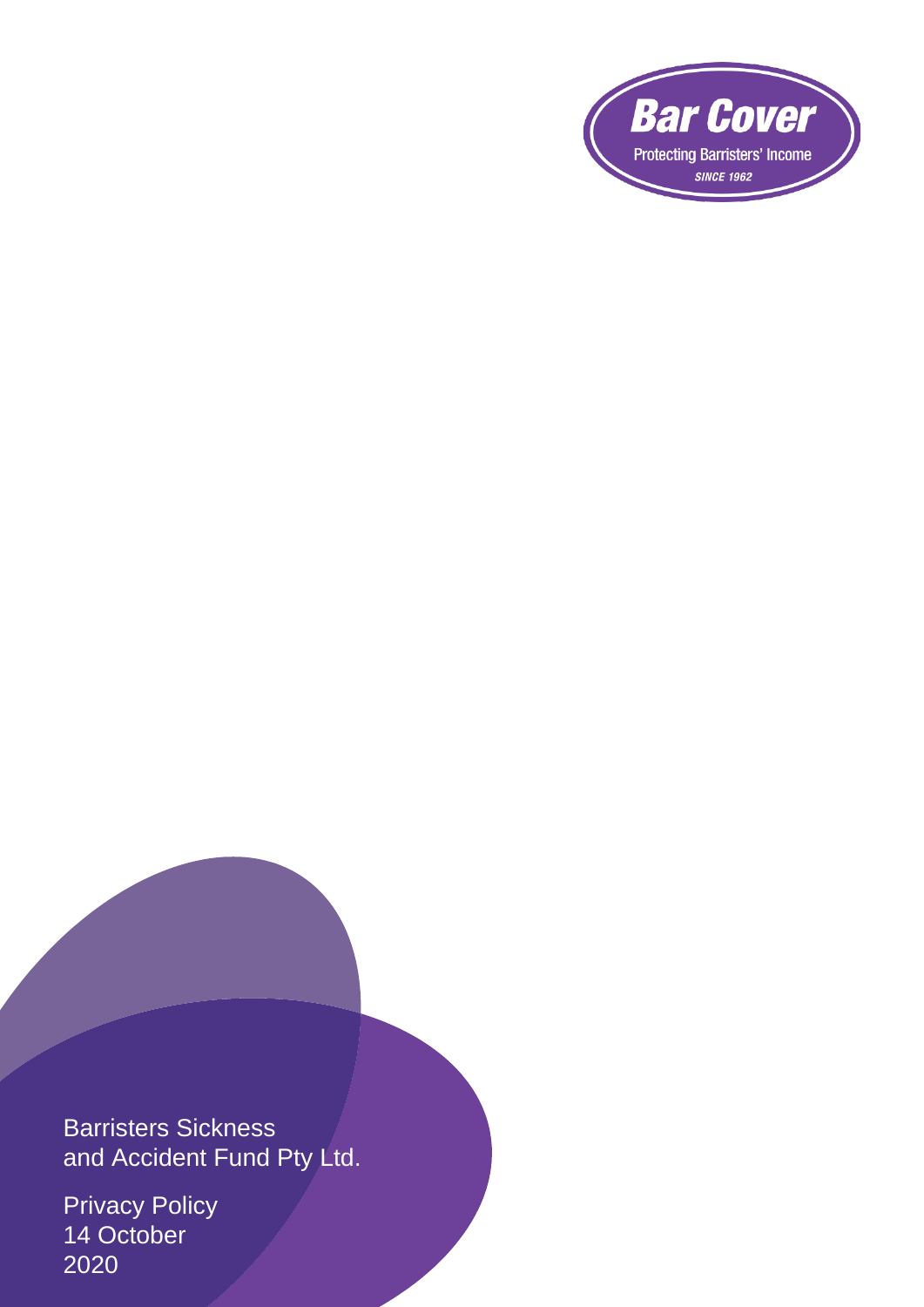

# **Abbreviations Used In This Document**

| <b>BSAF or the Fund</b> | Barristers Sickness and Accident Fund PtyLtd<br>(Trustee for the Barristers' Sickness and Accident Fund 1961) |
|-------------------------|---------------------------------------------------------------------------------------------------------------|
| <b>Bar Cover</b>        | BSAF's business (trading) name                                                                                |
| <b>The Act</b>          | Privacy Act 1988 (as amended)                                                                                 |
| <b>APPs</b>             | <b>Australian Privacy Principles</b>                                                                          |
|                         |                                                                                                               |

# **Contents**

| <b>TABLE OF CONTENTS</b><br><b>PRIVACY POLICY</b> |                                             |                |
|---------------------------------------------------|---------------------------------------------|----------------|
| 1                                                 | Personal Information Collected by Bar Cover | 3              |
| 2                                                 | How We Collect Personal Information         | 3              |
| 3                                                 | Purposes for Holding Personal Information   | 4              |
| 4                                                 | How We Hold Personal Information            | 4              |
| 5                                                 | How We Use Personal Information             | 5              |
| 6                                                 | Disclosure of Personal Information          | 5              |
| 6.1                                               | <b>Your Consent</b>                         | 5              |
| 6.2                                               | <b>Disclosure Without Your Consent</b>      | 6              |
| 7                                                 | <b>Access and Correction</b>                | 6              |
| 8                                                 | Security                                    | $\overline{7}$ |
| 9                                                 | Changes to the Privacy Policy               | $\overline{7}$ |
| 10                                                | <b>Privacy Complaints</b>                   | $\overline{7}$ |
| 11                                                | <b>Contact Details</b>                      | 7              |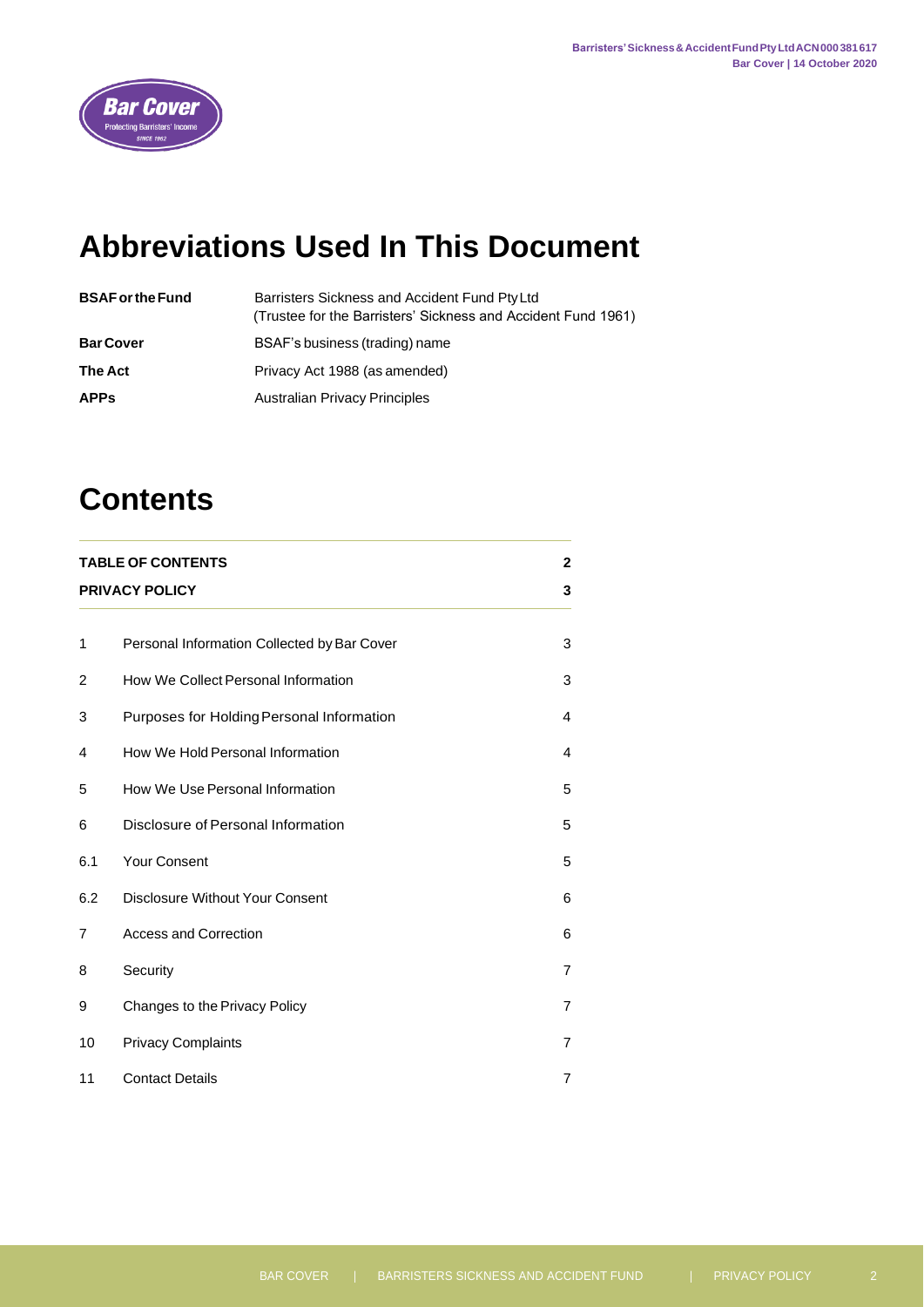# <span id="page-2-0"></span>**Privacy Policy**

Bar Cover's Privacy Policy is to ensure compliance with the Privacy Act 1988 (as amended) (The Act) and the Australian Privacy Principles provided for under The Act.

Bar Cover is a fund for the benefit of Members who become incapacitated by sickness or personal injury from attending to their practice as barristers. In the course of providing our service, we may obtain Personal Information including Health Information of our Members. Our primary purpose in collecting such information is to assist us in making an informed decision as to whether we should accept the risk of extending or renewing cover and to consider claims.

This Privacy Policy document contains information about how we will collect, hold, use, and disclose Personal Information of our Members, how Members can gain access to Personal Information held by us and how Members may complain about possible breaches of theirprivacy.

Where we use the terms "we" or "us" in this document, we are referring to any of Bar Cover's directors, staff and contractors or subcontractors engaged to perform the services provided by Bar Cover to its members.

# <span id="page-2-1"></span>**1 Personal Information Collected by Bar Cover**

The Personal Information we collect from Members includes:

- Your name, address, date of birth, contact details and other personal details as required to set up sickness and accident cover for you;
- Information about the status of your sickness and accident cover;
- Information about claims you make or wish to make on your cover; and
- Personal Information that is regarded as sensitive information or health information, subject to your consent or as authorised by law.

## <span id="page-2-2"></span>**2 How We Collect PersonalInformation**

Where it is reasonable and practicable to do so we collect relevant Personal Information from you directly, such as:

- When you submit a proposal form for sickness and accident insurance;
- When you submit a variation to level of cover;
- When you submit a claim for benefits; and
- Each time we have contact withyou.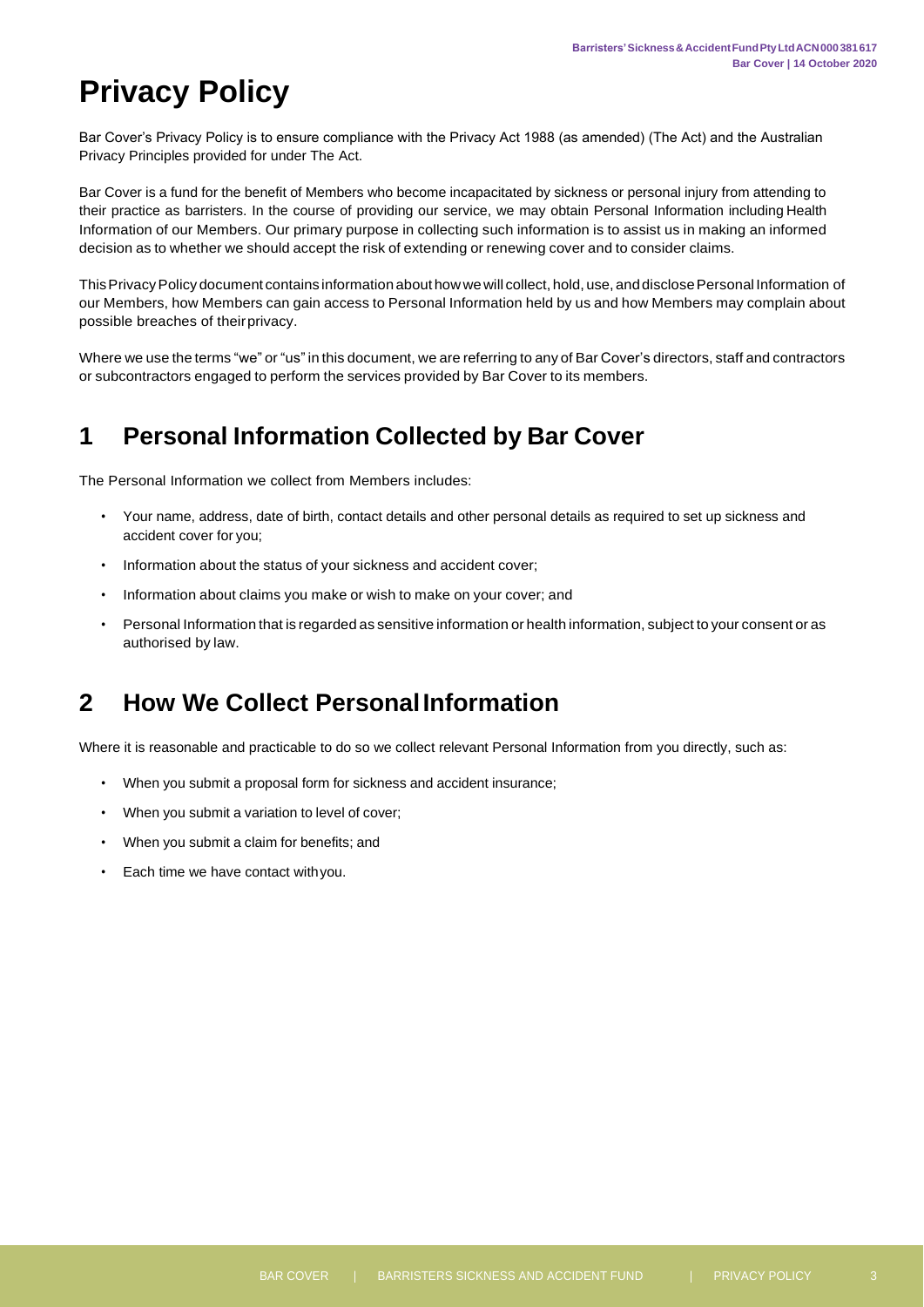Sometimes we may ask to collect particular Personal Information about you. Unless we have already done so, when or before we collect that information, we will take reasonable steps to inform you of:

- The purposes for which the information is collected;
- Where applicable, any law requiring the information to be collected; and
- The main consequences if all or part of the information is not provided.

Sometimes we collect information from third parties such as:

- In circumstances where additional health information is required we may contact your medical practitioner or other health provider;
- We may contact your medical practitioner to clarify details provided by you; and
- Incircumstances where benefits paid to youmay be compensable from another source, we may contact the relevant third parties to ensure that our information is accurate.

If you do not provide any information requested about you or do not consent to our collecting that information from third parties, then depending upon the type of information concerned, the consequences of our not being able to collect this information may include:

- Our inability to process any application for membership, membership renewal or claims; and
- Our inability to provide any other services to you.

## <span id="page-3-0"></span>**3 Purposes for Holding PersonalInformation**

We generally hold personal information for the following purposes:

- To approve transactions/claims you wish to make;
- To provide you with services you have requested; and
- To consider your application to join Bar Cover or to renew your policy.

## <span id="page-3-1"></span>**4 How We Hold PersonalInformation**

We hold your personal information in a combination of computer storage facilities and paper-based files.

These facilities and records are located on site at our registered office at 12 Tryon Rd, Lindfield NSW. Bar Cover maintains strict information security and personal information held by us is protected from misuse, loss, unauthorised access, modification or disclosure.

Our electronic data is encrypted and backed up both within our office and by a third party provider located within Australia. This data may include your personal information.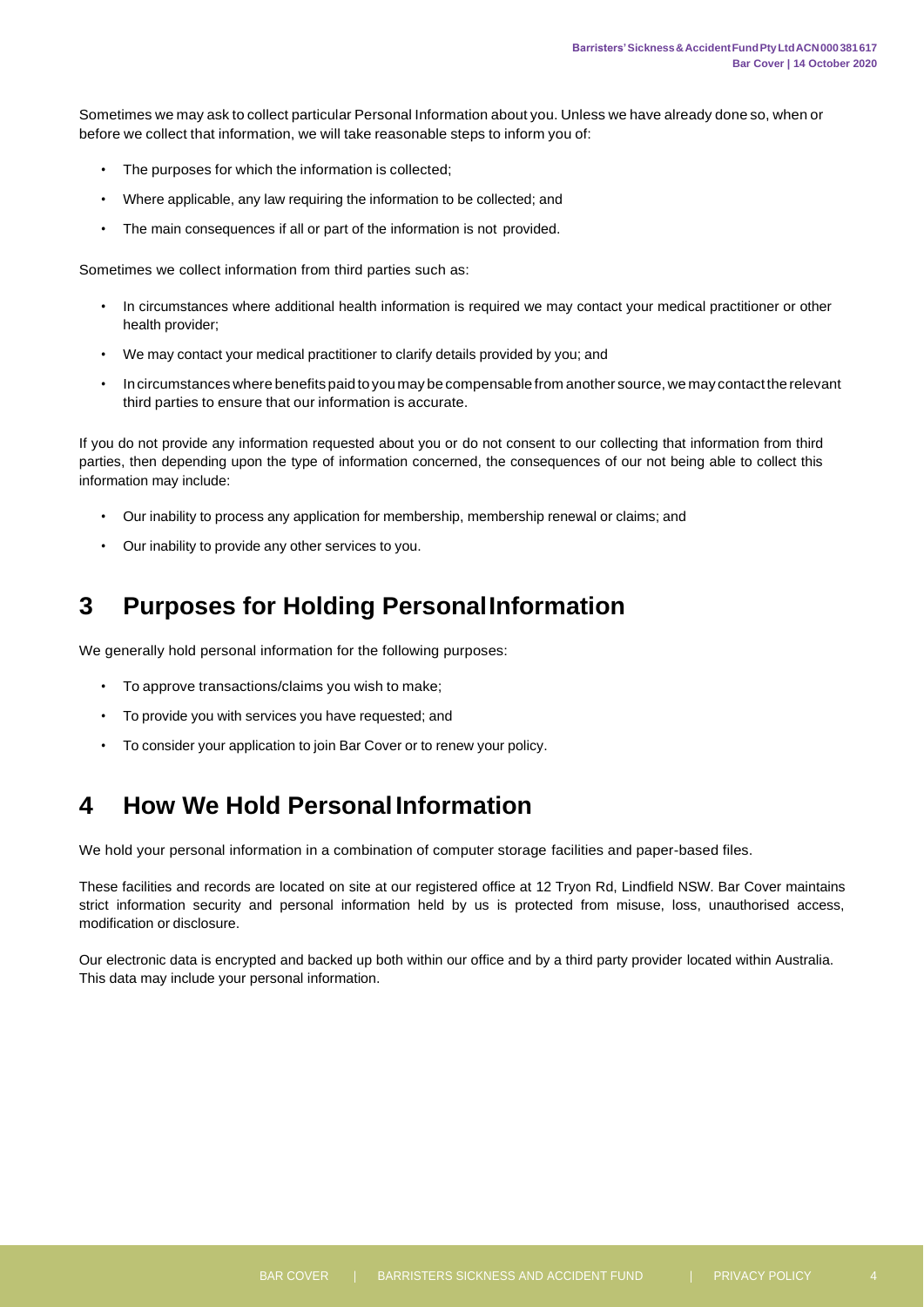# <span id="page-4-0"></span>**5 How We Use PersonalInformation**

We collect and use personal information for the following purposes:

- To check your eligibility for membership or check your identity;
- To process your application for services;
- To provide you with services you have requested;
- To investigate and resolve complaints concerning the provision of services; and
- To comply with legislative requirements and provisions.

#### <span id="page-4-1"></span>**6 Disclosure of Personal Information**

We do not disclose your information to others, except in the following cases:

- With your consent or where it is necessary to provide you with services;
- To a medical practitioner in the course of considering a claim;
- Where required by law; and
- To our reinsurers and their agents.

# **6.1 Your Consent**

<span id="page-4-2"></span>By becoming a member, or continuing your relationship with us, you are taken to have consented to the following:

- The use and disclosure of Personal Information for the purposes identified in this Privacy Policy; and
- The collection of sensitive health information by us from third parties as detailed in this Privacy Policy.

You should note that you may withdraw any or all of your consents at any time simply by notifying us. However, depending on the circumstances, this may prevent us from being able to provide services to you.

If we use or disclose your personal information in a way not contemplated in this Privacy Policy, we will do so only after gaining your consent. We may ask for your consent in writing.

We would not normally expect to disclose your personal information to overseas recipients and would not do so without first obtaining your consent.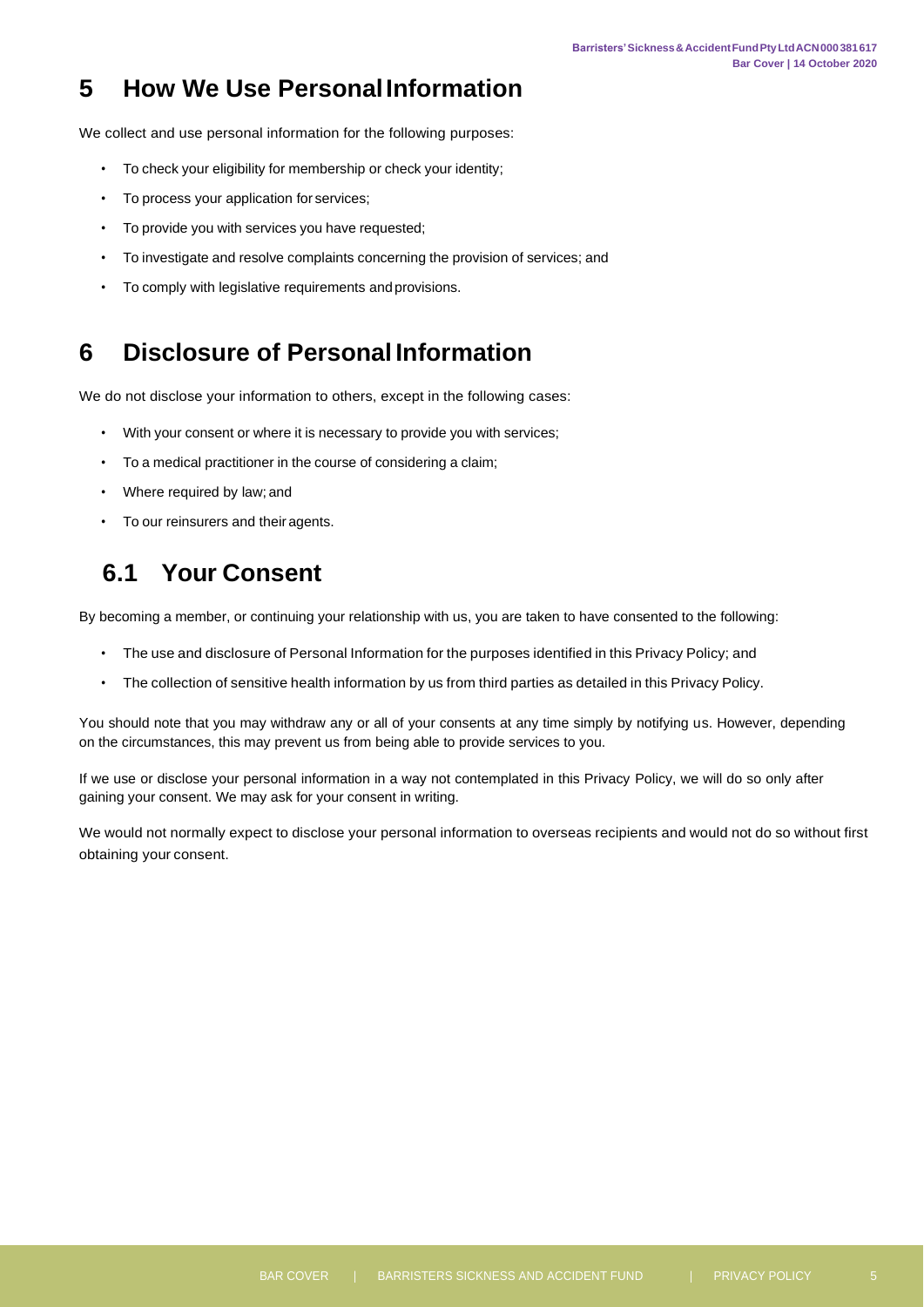## **6.2 Disclosure Without YourConsent**

<span id="page-5-0"></span>We also may disclose or use your personal information without your consent in the following circumstances:

- For a reasonably expected secondary purpose which is related to the primary purposes for collecting the information as contemplated by this Privacy Policy;or
- We reasonably believe it is necessary to assist an enforcement body to perform its functions; or
- For audit, actuarial, accounting, legal services and for external compliance services; or
- We suspect that an unlawful activity has been, is being or may be engaged in and the Personal Information is a necessary part of our investigation or reporting of the matter; or
- We reasonably believe it is necessary to prevent a threat to life, health or safety; or
- We are authorised or required by law to do so, (eg. where information is required by bodies regulating us or in response to subpoenas or warrants).

## <span id="page-5-1"></span>**7 Access and Correction**

An individual may request access to personal information held about them. The type of information held generally includes the following:

- A record of premium payments;
- Membership history: includes the history of your membership and level of cover held;
- Financial information: this includes bank account details; and
- Claims history: a record of hospital, medical and or related claims

Details of the personal information held by Bar Cover can be obtained by contacting us in writing to the address specified below. We will acknowledge a request for access and endeavour to respond within a reasonable time. If the request is complex or comprehensive in terms of the scope of information sought, Bar Cover may ask for additional information. Bar Cover may recover from you the reasonable costs of providing access to your personal information.

Where an individual's access request may result in disclosure of personal information and, in particular sensitive information, about other individuals, the request for access must be in writing with appropriate consents or a declaration that consent has been given before the personal information is released.

If an individual establishes that the Personal Information held is not accurate, complete or up-to- date, Bar Cover will take reasonable steps to correct the information. Please assist us to keep accurate details by informing us whenever your personal details change or whenever you become aware our records are inaccurate.

In limited circumstances, a request for access may be denied or restricted access given. Bar Cover will provide reasons for denial or limitation on access and will inform you of any exceptions relied on under The Act.